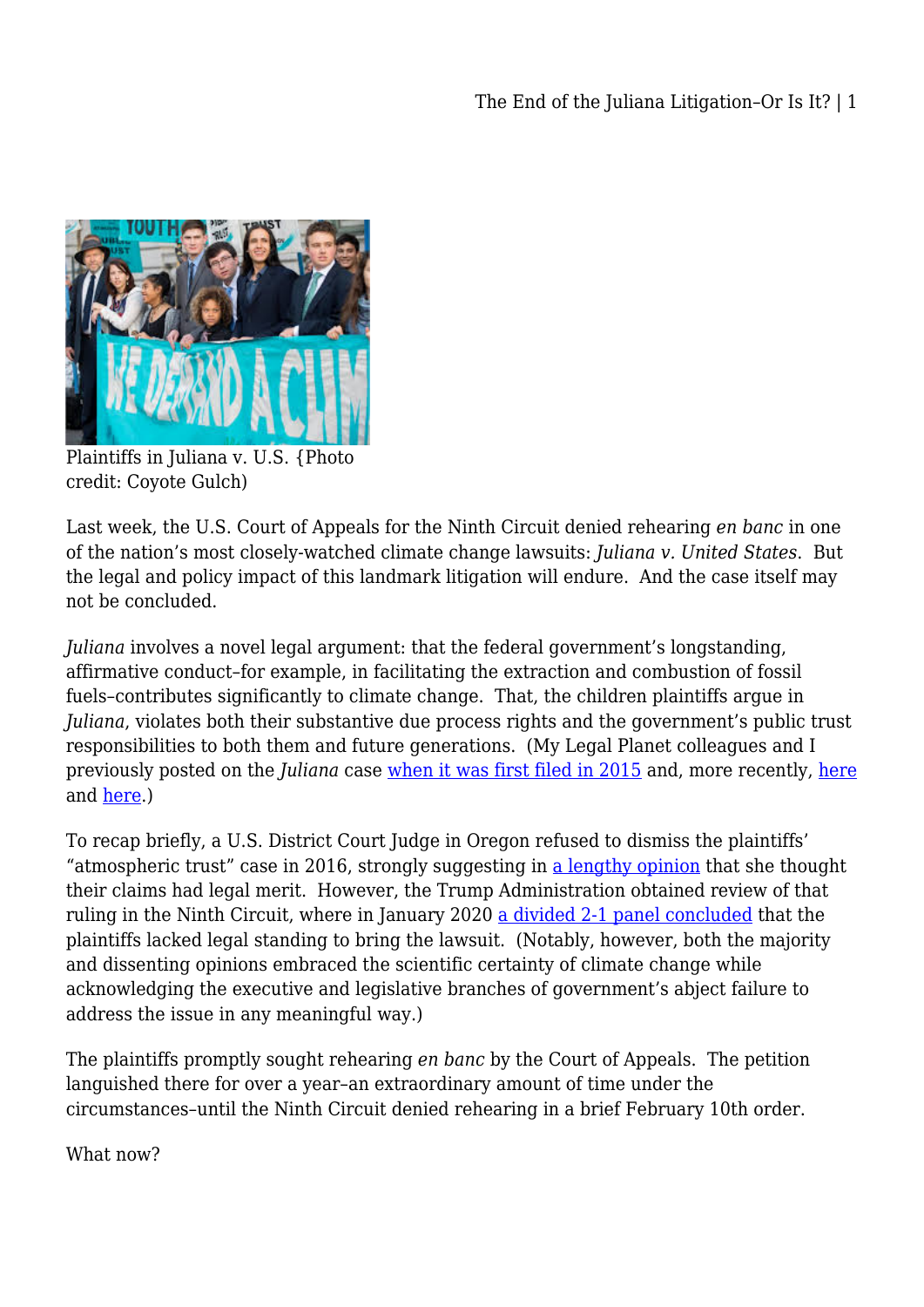The *Juliana* case is technically not over. The plaintiffs could seek review by the U.S. Supreme Court, though they would be unwise to do so. That's because seeking and obtaining review risks the Supreme Court's revising–and potentially reversing–the High Court's landmark 2007 climate change decision in *[Massachusetts v. USEPA](https://supreme.justia.com/cases/federal/us/549/497/)*. There a bare 5-4 majority held that states had legal standing to challenge EPA's refusal to regulate GHG emissions; declared those GHGs to be "pollutants" subject to regulation under the Clean Air Act; and ruled that the federal government had abused its discretion in its decision not to regulated GHG emissions under the Act.

Only one justice who joined the majority opinion in *Massachusetts*–Stephen Breyer–is still on the Court. And three of the dissenters in that case–including Chief Justice Roberts–remain on the Court. Meanwhile, three more conservative justices nominated by former President Trump are now on the Supreme Court, providing a solid block of six justices who are likely unsympathetic to the plaintiffs' arguments in *Juliana,* to the legal precedents established in *Massachusetts*, and in general to *any* activist role by the federal judiciary when it comes to climate change litigation.

Accordingly, seeking Supreme Court review in *Juliana* would appear to be a major strategic error, with potentially profound, adverse consequences.

But the spirit of *Juliana* lives on.

That's because–largely unreported by the media–a number of lawsuits have been filed in state and federal courts around the nation predicated on similar legal theories and the very same litigation template advanced in *Juliana*. It thus seems likely that the momentum initially sparked by the *Juliana* case will be perpetuated in these related cases. Those lawsuits filed in state (rather than federal) courts seem especially encouraging, since restrictive federal standing-to-sue principles are generally inapplicable in state court systems.

And here's an alternate, "Hail Mary" scenario to ponder: the *Juliana* litigation engendered a vitriolic–though ultimately successful–legal response from the Trump Administration. But the case technically remains pending for a short period of time. It's possible that the Biden Administration takes a far more benign view of the *Juliana* case, which could conceivably translate into settlement of the litigation on terms at least somewhat favorable to the *Juliana* plaintiffs. Again, that scenario seems unlikely for all sorts of reasons, but it's an intriguing possibility.

In any case, the climate activists and their attorneys who launched the *Juliana* case can take